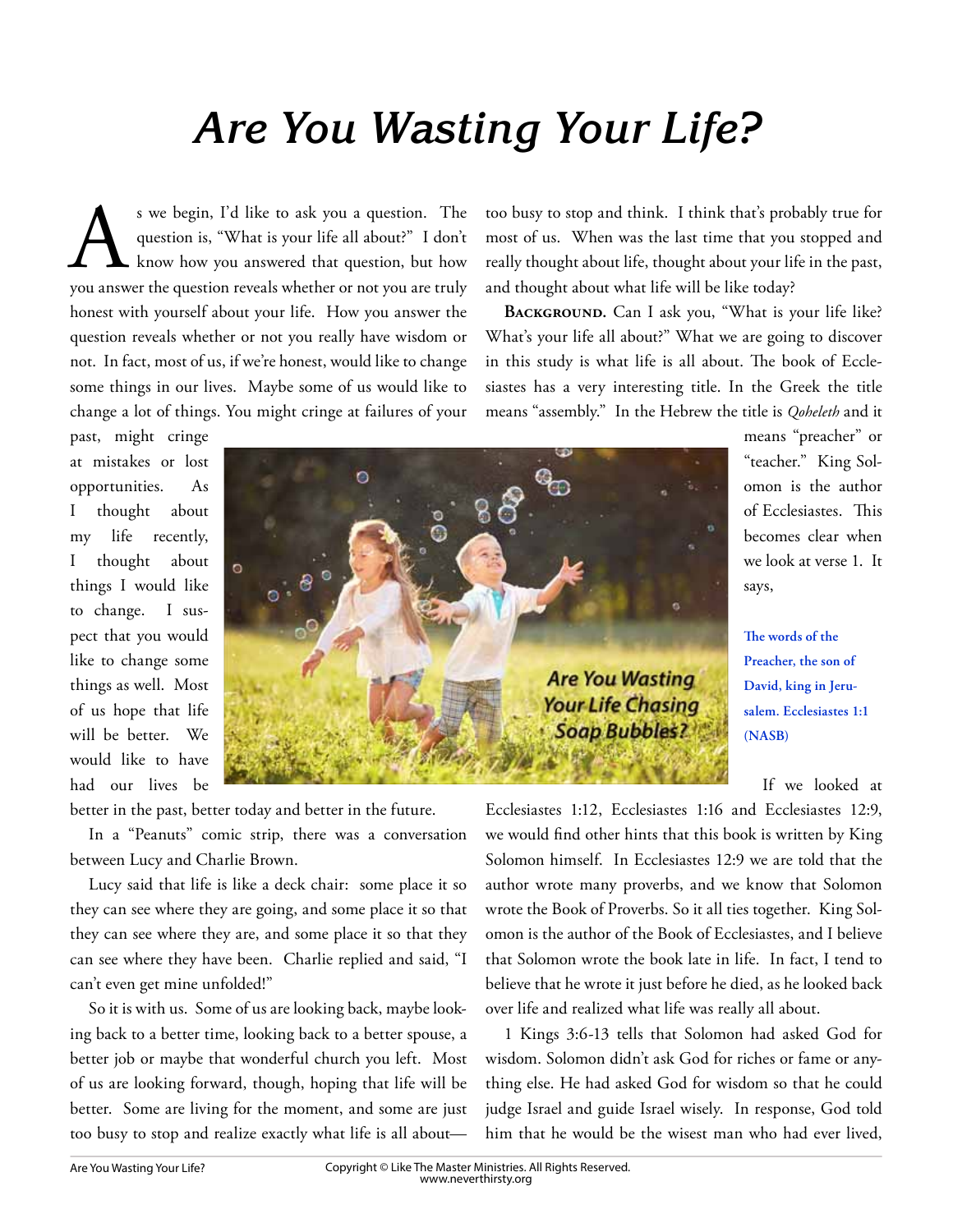and be the wisest man who would ever live.

Well, we find in 1 Kings that the testimony of scripture is that he was an extremely wise man. Therefore, in the Book of Ecclesiastes we're not going to find someone's rambling thoughts. We're not going to find some person who was trying to be wise. We're going to find statements from a man who was truly wise. We will find the conclusions of a man who really lived life wisely and intelligently. He had a fabulous life. If you were to look at 2 Kings 10, you would find that King Solomon had tremendous wealth, unbelievable wealth. And if you started reading at Ecclesiastes 2:4 and read through verse 10, you would find that he was extremely wealthy. In fact, I have said that he had "fun in the sun." His fun in the sun included wisdom, wine, wealth and women, and everything that he did. Solomon said there wasn't anything that he wanted to do that he withheld from himself. The message is, whatever he wanted to do, he did it. He had the money. He had the power. He was the king. His empire was enormous at this point. The empire of Israel was at its zenith. It extended all the way to the Euphrates River. He had a thousand wives and concubines. If you look at Ecclesiastes 2:9, we read this,

Then I became great and increased more than all who preceded **me in Jerusalem. My wisdom also stood by me. All that my eyes desired I did not refuse them. I did not withhold my heart from any pleasure, for my heart was pleased because of all my toil and this was my reward for all my toil. Ecclesiastes 2:9-10 (NASB)**

Solomon says that he was great—and he was! The testimony of scripture was, and the testimony of history is that Solomon truly was great. He was extremely wealthy and extremely wise. King Solomon said, "I did not withhold anything from myself that I wanted." I don't know about you, but I can't say that about myself. There are things that I would like that I can't obtain. I'm sure there are things that you wish that you could have, but you can't, because you don't have the money, the power or the ability. You can't have it, but Solomon did. He did whatever he wanted. He had everything he wanted. So we would think that this king was really happy, wouldn't we? We would think that this king was fulfilled in life.

VANITY OF VANITIES. Chapter 1 of Ecclesiastes paints a different picture. The opening chapter of Ecclesiastes gives us a bottom line summary, the bottom line conclusion to life. Ecclesiastes 1:2 says,

**"Vanity of vanities," says the Preacher, "Vanity of vanities! All is vanity." Ecclesiastes 1:2 (NASB)**

The word "vanity" in the Hebrew is *habel* and it means "vapor, breath, worthless or empty." These are all synonyms for the word "vanity." I like the word "empty" because it more accurately describes what Solomon is saying. Sometimes I think of the word "vanity" being like a soap bubble. Vanity doesn't mean that you're looking in a mirror and you are thinking, "Oh, I am really good looking!" That is not the idea of the word vanity. The idea of vanity is more like a soap bubble: Pop! It's gone! There is nothing there. So Solomon was really saying, "Empty of empties, empty of empties, all is empty. Life is empty." In fact, the phrase, "vanity of vanities," is a Hebrew superlative. That means the phrase is accentuated or heightened. So we could put it this way, "Oh, how utterly empty life is." "Oh, how utterly worthless." "Oh, how utterly meaningless." Or, "Oh, how utterly absurd," as one author put it. "How life is utterly absurd." What is the message? Life is very hollow, but we do not stop long enough to figure that out. We don't stop long enough to realize that life is very empty and hollow and there is nothing here for those of us living under the sun. We just don't stop long enough to think about it and realize it.

**What Advantage Does Man Have?** In verse 3, Solomon starts to explain why he has said, "Vanity of vanities, all is vanity. Empty of empties, all is empty." The verse says,

**What advantage does man have in all his work Which he does under the sun? Ecclesiastes 1:3 (NASB)**

The answer to King Solomon's question is that there is no gain. There is no profit. There is no advantage. The Hebrew word that is translated as "advantage" has the idea of "what's left over." Now think about that for a second. What's left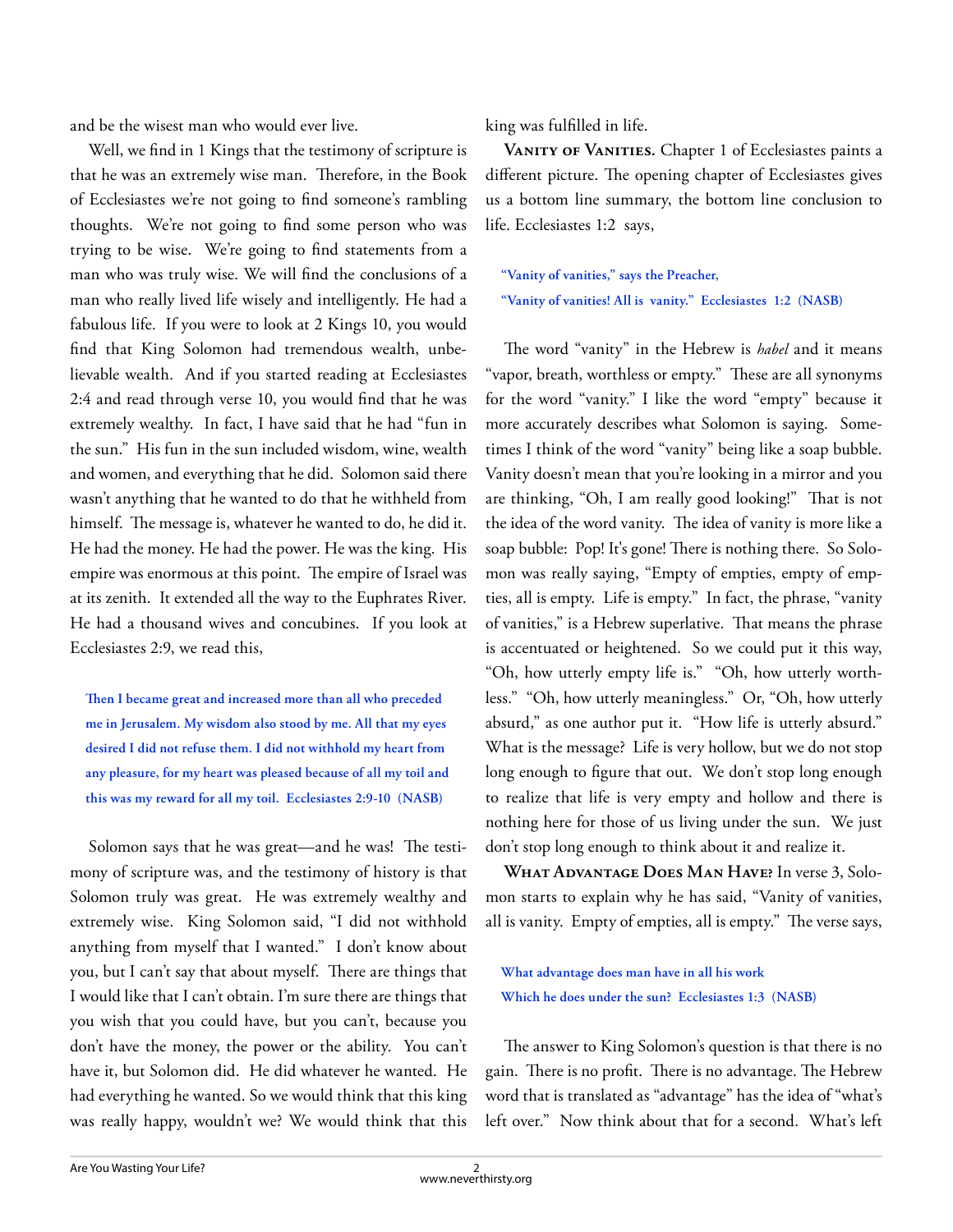over? It's the idea of profit. You work and you work, and what's the profit? What is left over? What did you gain from your work? What was the advantage? The implication is that there is nothing, absolutely nothing. When he uses the word "toil," the Hebrew has the idea of labor. It has the idea of working hard, getting tired and sweating. It's a fascinating word. It's the idea that you worked and you got really tired. Then He asks, "And you did it why?" You did it to earn money. You did it to put food on the table. You did it to buy a house. You did it to buy a car. You did it for this reason and that reason. You worked and you worked, and what did you gain? What was your profit? The answer is nothing! You never stopped long enough to really think about it. You never stop long enough to really evaluate what life is truly all about. The money comes, and the money goes, and you're back at work again for more money. The money comes, and the money goes, but you're never, ever, really satisfied. That is the basic message.

What is the advantage to life? Shakespeare wrote,

**Life is a tale, told by an idiot, full of sound and fury, signifying nothing.**

At first we might think that William Shakespeare is a little negative. But we're going to find that he was positive, when we look at Solomon's conclusions about life. We work hard and what do we really gain? Solomon's message is, nothing!

**People Are Constantly Born and Die!** In verse 4 Solomon says,

**A generation goes and a generation comes, But the earth remains forever. Ecclesiastes 1:4 (NASB)**

His message is that people are born into this world. They live life, die and are replaced by someone else. A generation comes, and a generation goes, but you don't hang around. Wouldn't it be nice to be able to be born and to hang around? His message is that you don't remain, but something does - the earth. The earth has been here for thousands upon thousands of years. We don't really know how long the earth has been here. However long it's been

here, it has been here for a long time, and it's going to be here after you die. You were born into this world, and you're going to leave this world. You were born into this world, and you huffed and you puffed during your life. You worked hard to gain something, to do something, to feel successful and to feel like you've accomplished something in life. But in reality, you're just a puff of nothing. You're just a soap bubble and then "pop!" - you're gone. The earth, it hangs around. It has been here since antiquity. It's been here for a long time ... but you won't. The earth will stay, but you won't. In the scheme of eternity, you has just arrived and you will disappear very quickly. You've worked hard and you've labored constantly, but what did you get that you can keep? Nothing! You brought nothing with you and you will leave with nothing.

**The Sun Constantly Rises and Sets.** In verse 5 King Solomon refers to the sun rising and setting to illustrate our temporary life. He continues the story. He continues the illustration. He says,

**Also, the sun rises and the sun sets; And hastening to its place it rises there again. Ecclesiastes 1:5 (NASB)**

When he says "hastens," the Hebrew word has the idea of gasping and panting. It's the idea of being in a race. It's the idea that the sun comes up in the morning, and sets in the evening. Then it hurries and rushes to get back so it can rise in the morning and set in the evening once again. It's the idea that from man's perspective the sun comes up, the sun moves through the sky, and then sets. But there is one thing that's constant, and it's that the sun continues but not you! The sun will be here tomorrow, and it will be there for many tomorrows; but we won't because we come and we go. The sun continues day after day, month after month, century after century. When King Solomon says that the sun is hastening, panting, doing what it needs to be doing, doing what God has designed it to do, he personifies the sun as working. He reminds us that we work hard but we have no lasting reward for our labor. You come and you go, and that's it.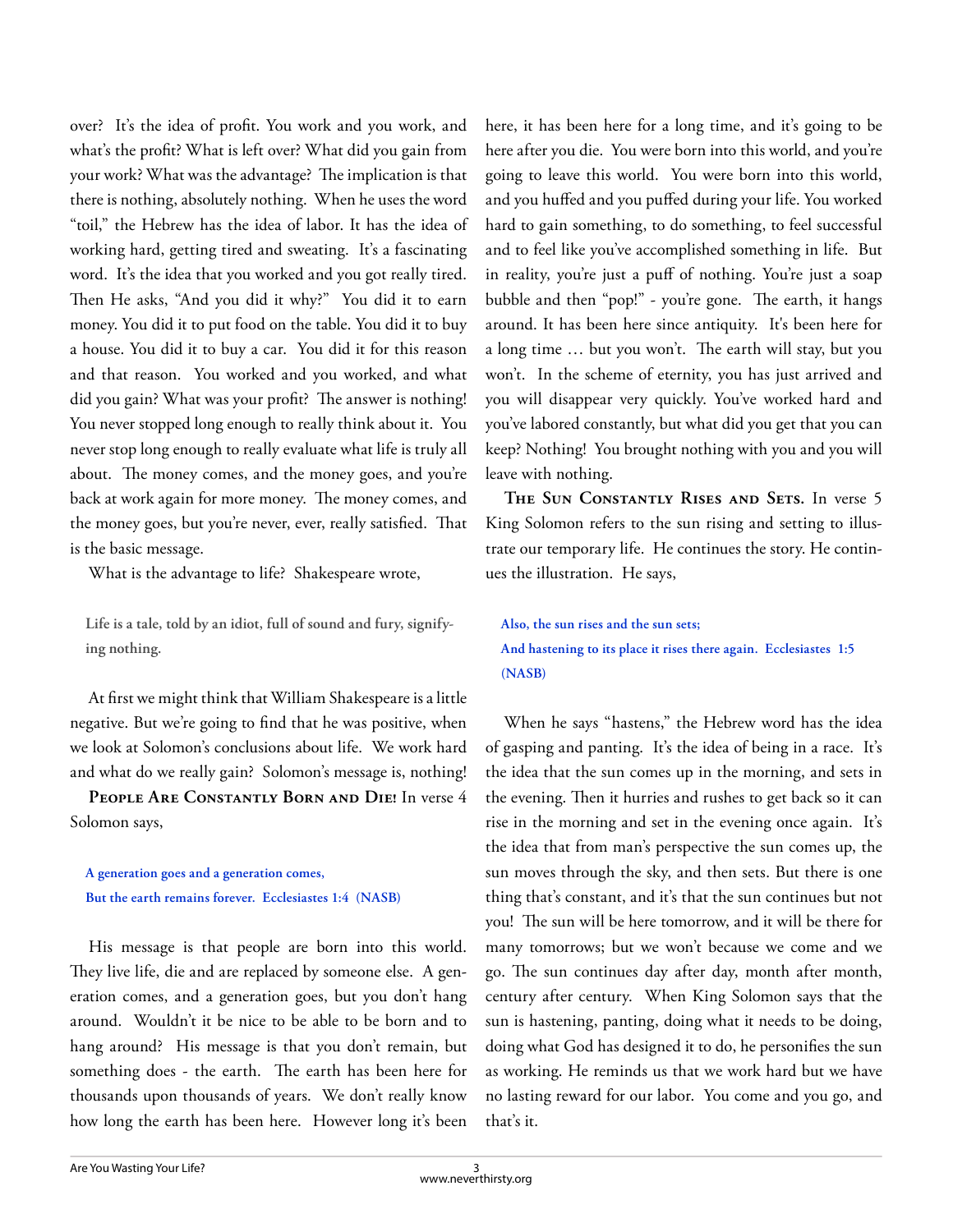**The Wind Swirls Forever on Its Circuits.** In verse 6 he moves to the wind and he says,

**Blowing toward the south,**  Then turning toward the north, The wind continues swirling along; **And on its circular courses the wind returns. Ecclesiastes 1:6 (NASB)**

This is a very important statement because what he describes a weather phenomenon that we know to be true as a result of weather satellites. Because of modern science we know that the wind travels on a circuit. It goes here and it goes there and never swirling. Solomon says the wind moves south and then goes north. It goes around and around on its circuits. The point is that the wind continues day after day, month after month, year after year, century after century, but you don't. You labor, you work, you try to do this, do that but you are puffing and panting just like the wind. The wind is moving effortlessly and doing its thing, but you are not going to be around very long. So you have to ask the question, "What did you gain?" "What was the benefit of all the work you did?" "What was the benefit of all your labor and your struggles, your heartache and your pain?"

**Water Has a Hydrological Cycle.** In verse 7, King Solomon now compares us to the hydrological cycle of water.

All the rivers flow into the sea, **Yet the sea is not full.**  To the place where the rivers flow, There they flow again. . Ecclesiastes 1:7 (NASB)

What has King Solomon done? He is referring to the hydrological cycle of water. The rain comes down on the land, the water flows into something we call a river, or a stream, or a wadi, and eventually the water flows down to the ocean. Then it evaporates, becomes a cloud, the cloud moves over the land, and the cycle starts all over again. Isn't it amazing when you think about this for a minute? The hydrological cycle of water is captured in the pages of scripture. He has described the cycle of water and the cycle of the wind. Amazing statements in the pages of scripture. These are truths that were not discovered until "the modern era." What is Solomon's point? Solomon's point is that just like the earth, just like the sun, just like the wind, water is on a cycle. They just keep cycling day after day, year after year ... but you don't. You come and you go. You don't continue at all.

**Everything Is Wearisome.** Now verse 8 is a summary.

**All things are wearisome; man is not able to tell it. Ecclesiastes 1:8a (NASB)**

The literal Hebrew statement is, "Man can't say it." The point is that man doesn't really understand it, so he can't really express it; he can't really describe it.

The eye is not satisfied with seeing, Nor is the ear filled with hearing. Ecclesiastes 1:8b (NASB)

Verse 8 is very powerful because he says that all things are wearisome. That is, we don't really stop to think about the fact that we are working and working. You get up in the morning and you do what? Maybe you brush your teeth, maybe you don't. If you're a man, probably you shave your beard, maybe you don't. You comb your hair. You get a shower. You put on some clothes. You go leave home and go to work. Then you labor through the day, come back home, have a meal, do something before you go to bed, and finally go to bed. You go to sleep, and in the morning you get up and you do what? You do it all over again, day after day. Your Saturday probably looks almost like your last Saturday and the Saturday before that and the one before that. Maybe your Sundays look almost the same too. I don't know, but the point is that life is full of weariness and repetition. The wife washes the dishes, or maybe the man washes the dishes. You wash the dishes in the morning. You wash them maybe at lunchtime. You wash them in the evening unless you like a pile of dirty dishes in your house. What happens the next day? You have to do that all over again. Or how about cleaning the house? When's the last time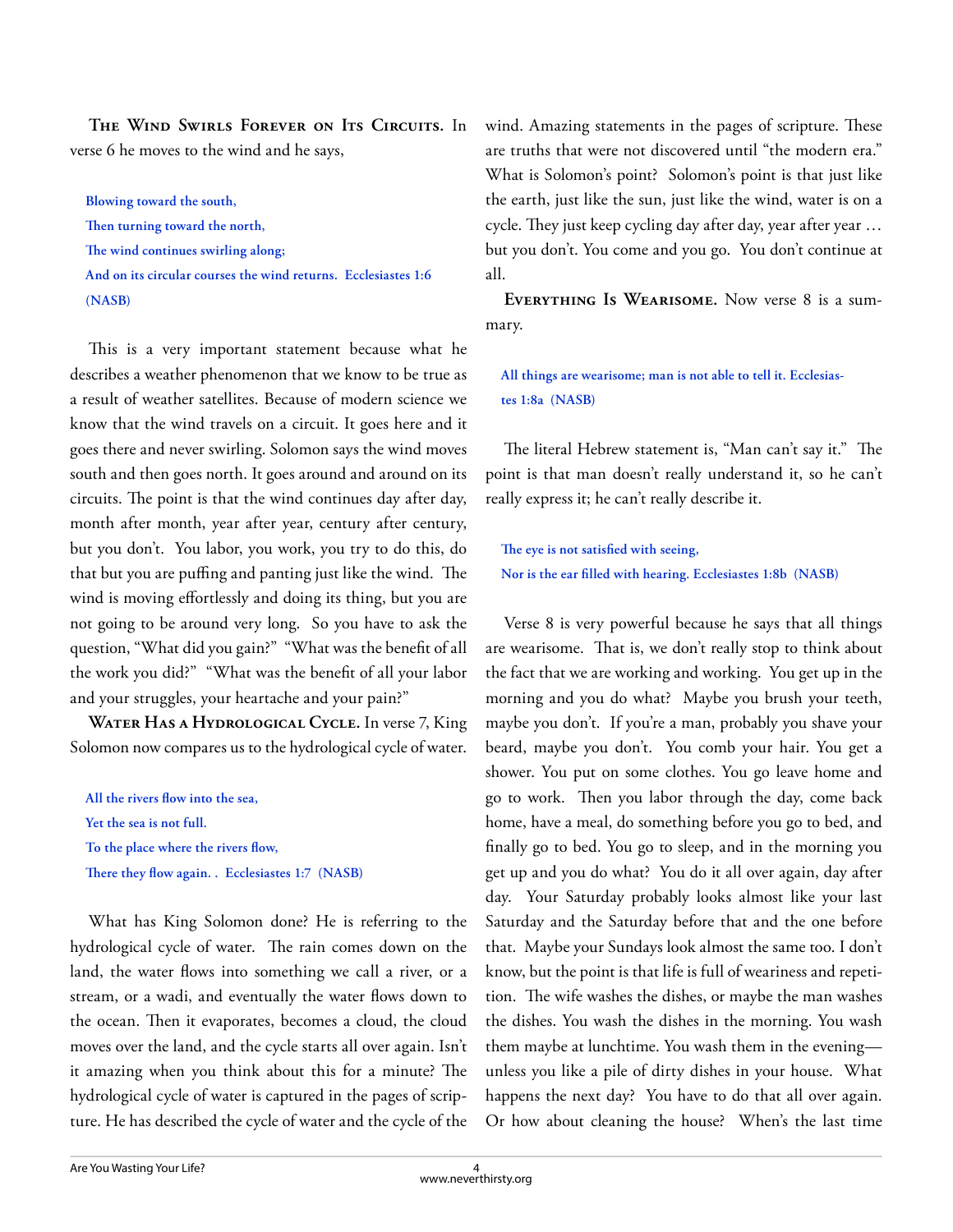that you cleaned the house once and that was good for the rest of the year, unless you're willing to accept a whole pile of dirt someplace in your house? The point is that you have to clean your house today and tomorrow, and the day after that or however often you do it. The same thing is true for pulling the weeds. The same thing is true for repairing your car. Your car breaks down eventually. If you have business with employees, you must pay them however often you pay them. The point is that you must pay them and pay them and pay them. The same thing with preparing our meals, sleeping…. I mean, life is monotonous. Life is repetitively, and we don't stop long enough to think about the fact that life is … what? Wearisome.

In fact, life is not satisfying at all. When was the last time that you looked at something and said, "Oh, I don't need to see any more beautiful things, I am so satisfied with seeing beautiful things. I am good for the rest of my life"? Solomon said, "The eye is not satisfied with seeing, nor is the ear filled with hearing." When was the last time you listened to a piece of music and you said, "Oh, I don't need to listen to any more music. I'm just satiated. I'm full up. I am just really completely satisfied"? That doesn't happen. In reality, we're never satisfied. Proverbs 27:20 says, "The eye of man is never satisfied." The same is true for the ears. We are never satisfied! Some years ago, a psychologist by the name of William Moulton Marston, asked 3,000 people the following question: "What have you lived for?" He was shocked to find that 94 percent were simply enduring the present while waiting for the future. They would describe this as "waiting" for something to happen." They were waiting for children to grow up and leave home, waiting for next year, waiting for another long-dreamed-about trip, waiting for tomorrow, hoping, wishing, wanting something better and something different. Hope is what kept them motivated. Is that true of you? Are you stuck in a rut and you don't know it,. You are always hoping and waiting? Or, are you just blissfully going through life, just plodding it out?

Can I ask you a question? What's your life all about? What is life all about? Is it about keeping your stuff, taking care of your stuff, seeing how much money you've have in the bank, with the markets going up and down and all over the place? Is that what keeps you preoccupied? Then someday you're going to die, and the earth's will remain, the sun will continue panting, the wind will continue swirling, the water will keep cycling … but you're not. So what did you gain? What is your profit? What will you get out of life, with all your labor, with all your panting, with all your struggling? Do you know what Solomon's answer is? You get nothing! You will gain nothing from all your labor.

**The Repetitive Cycle Will Continue.** Verse 9 and 10 is sobering,

That which has been is that which will be, **And that which has been done is that which will be done. So there is nothing new under the sun. Is there anything of which one might say, "See this, it is new"? Already it has existed for ages Which were before us. Ecclesiastes 1:9-10 (NASB)**

His message is that life is just more of the same thing. In verse 10 he says, "You aren't going to remember the old stuff." There is nothing new here on planet earth. The earth, sub, wind and water has been here long before you. Those are not new. Also, by the way, maybe you invent something new. But just wait long enough, maybe a thousand years, and what will happen? They will forget about you. Also, they'll forget about your invention because someone will build upon your invention and make something better. He says there's nothing really new under the sun. The Hebrew word that he uses for "new" isn't the idea of a new iPod or a new iPhone, a new computer, a new car or a new whatever. When he says "new," he means that it is brand new. It is something that has never been invented before and does not depend on anything in the past. In reality, every major invention that has been developed is based on some prior knowledge of something else. Today, we are recycling the old as something new.

**Time Erases All Memory.** So what advantage is there for us in all of our labor? To find the answer look at Ecclesiastes 2:11. King Solomon writes these words after he tells us about how wealthy he was, and how successful he was, and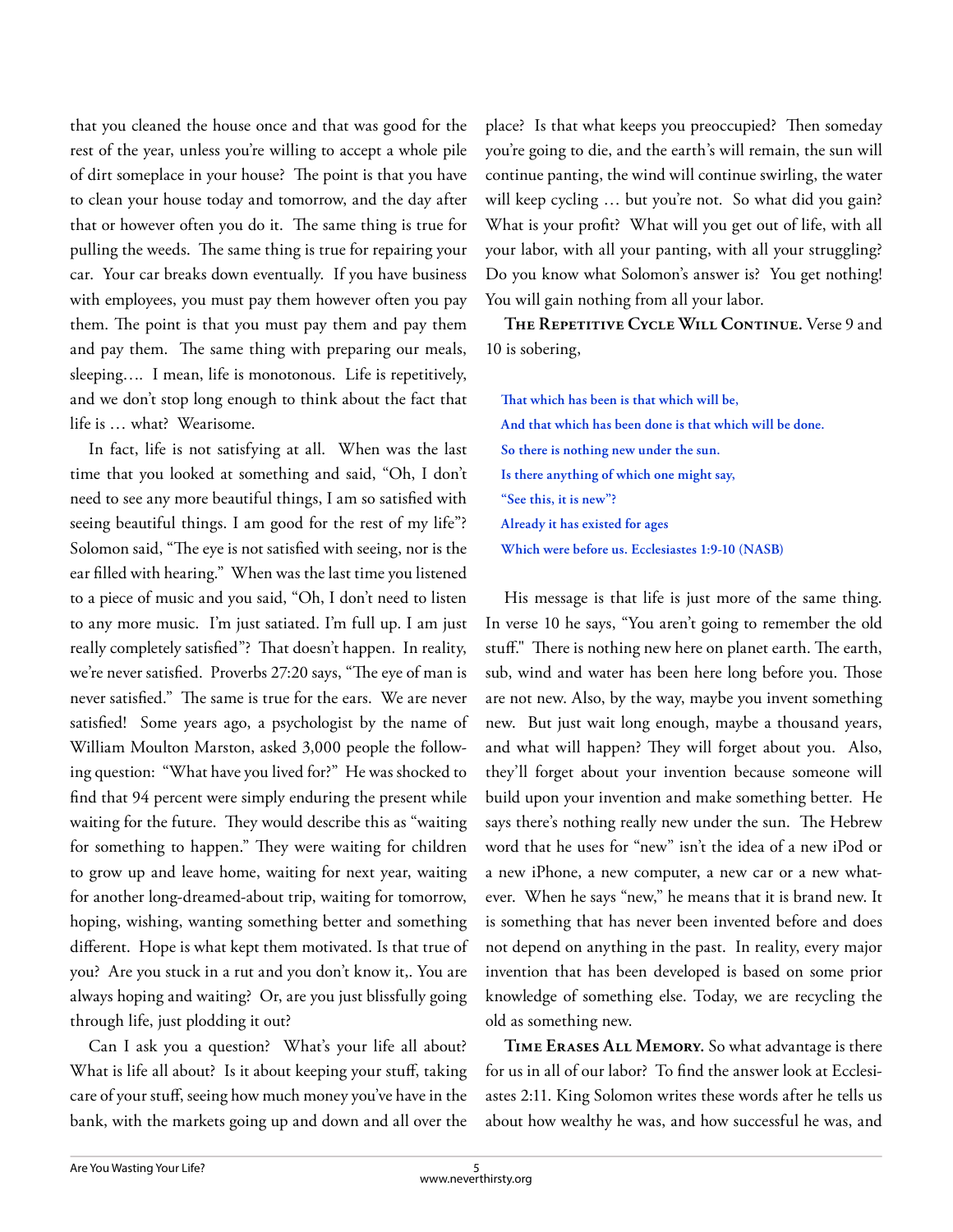all that he accomplished, how he didn't withhold anything from his heart.

There is no remembrance of earlier things; **And also of the later things which will occur,**  There will be for them no remembrance **Among those who will come later still. Ecclesiastes 1:11 (NASB)**

King Solomon answers his own question finally, "What does a man gain in all of his labor?" His answer is, "Nothing, nada, zero." His point is that life is a big fat zero. That's his point. André Maurois said,

**The universe is indifferent. Why are we here upon this puny mud heap, spinning in infinite space? I have not the slightest idea and I'm quite sure that nobody else does either.** 

He doesn't know what life's all about. He's not sure what life's all about. Do we know what life is all about? How do we respond to his statement? Did you notice back in verse 3 that King Solomon said, "What advantage does man have in all his work which, does under the sun?" The phrase "under the sun" occurs twenty-nine times in the book of Ecclesiastes, a phenomenal number of times. It's a theme—watch this—it's a theme in the book. And when he says "under the sun," he's talking about life here on this earth, life here on this planet. His question was, what does a man gain in all of his toil that he toils under the sun or here on this earth? What he is talking about is life without God. If you have life without God, there is no meaning to life, and there is no advantage to all the stuff that we do, and life is empty. Life is hollow.

**Conclusion - Are You Wasting Your Life?** Years ago I read Ecclesiastes 1, then Ecclesiastes 2, then Ecclesiastes 3, and I read all the way through the book. What I discovered was that Ecclesiastes is a very interestingly book. Chapter 1 is Solomon's introduction. It is the major theme of the book. Also, he presents the conclusion in chapter 1. Then from Ecclesiastes 1:12, almost through the last chapter, Ecclesiastes 12, he presents, illustration after illustration, example after example, proof after proof of his conclusion.

When you get to the very end of Ecclesiastes 12:13, he tells us how to respond. He gives us the answer to life. I would like you to see his answer to life. I have to admit that in my thirties, when I read this passage of scripture I became very discouraged at first. I also began to think about what was my life all about? In my thirties, I was not a pastor. I was an elder in my church and I began to ask myself, "What am I accomplishing with my life?" And I began to draw the conclusion that I did not want to waste my life.

Can I ask you, "Do you want to waste your life?" Are you're living here on this planet and you agree that Solomon's right, life is wearisome. We just chase one thing after another thing. If we are not careful, we will accomplish nothing—other than putting food on the table and living until we die. Do you agree that Solomon's right, he's absolutely right? I asked myself the question, "Am I wasting my life?"

In Ecclesiastes 12:13-14 we read his answer to life,

The conclusion, when all has been heard, is: fear God and **keep His commandments, because this applies to every person. For God will bring every act to judgment, everything which is hidden, whether it is good or evil. Ecclesiastes 12:13-14 (NASB**

He says that the end of the matter—this is his conclusion—when all has been heard, we should fear God and keep his commandments. This is the whole duty of man. What's the answer to life? Fear God and keep his commandments. That is the priority. We don't waste our life by putting God first in our life. Do you know what I did in my thirties? I told God that He could do with me whatever He wanted. He had my life. Whatever He wanted me to do, I was willing to do.

Can I ask you, is that true of you? Who are you living for? Are you living for yourself, or are you living for God in all that you do? It's an issue of submission. I think some people—and I think it was true of me during a period of my life—I was in love with the concept of having a relationship with God, but I didn't really have a relationship with God. I think it's easy for us to be in love or be enamored with the idea of loving God, and yet not really love God. It's cool